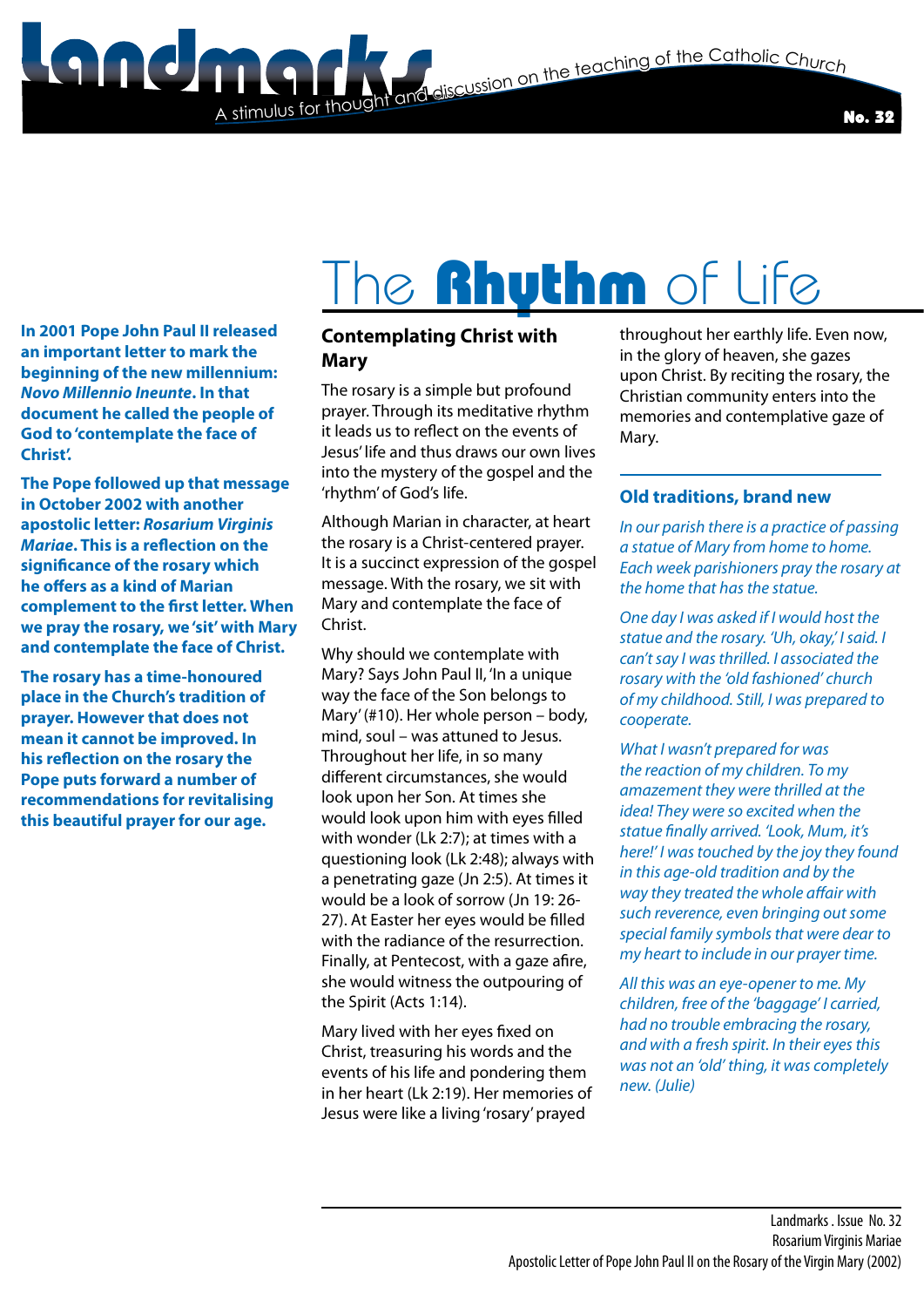A stimulus for thought and discussion on the teaching of the Catholic Churc<sub>h</sub>

### A journey with Mary

#### **The rosary: a contemplative journey**

#### **Develop a quiet rhythm**

The rosary invites us to undertake an inner journey of faith. It should be recited with a quiet rhythm and at a lingering pace. To rattle through the rosary in a mechanical way would be to destroy the soul of this exquisitely contemplative prayer.

#### **Learn from Mary**

In the rosary Mary 'teaches' us Christ. No one knows Jesus better than Mary. Through her own 'pilgrimage of faith' in the Holy Spirit she introduces us to the mystery of her Son.

#### **Remember Christ with Mary**

As we focus on the past events of Jesus' life their meaning touches us in the present; our existence is profoundly shaped by the gospel.

#### **Grow closer to Christ with Mary**

Just as two friends who spend a lot of time together develop similar habits, the rosary takes us on a Spirit-led

journey whereby we come to know and be like Christ more and more, bit by bit, revealing to us the true meaning of our baptism.

Mary is more like Christ than any of God's creatures. By drawing close to her in the prayer of the rosary we draw closer to her Son.

#### **Pray to Christ with Mary**

Through the goodness of the Father, the mediation of Christ and power of the Holy Spirit we approach God with all our needs and desires. Mary helps us to pray. She supports us and lifts us up as our hearts cry out to God. 'The prayer of the Church is sustained by the prayer of Mary' (n.16).

#### **Proclaim Christ with Mary**

When prayed well, and especially in communal celebrations in parishes, the rosary presents a catechetical opportunity. As people reflect on the mystery of the gospel their hearts and minds unite with Christ. The rosary is a valuable pastoral resource for every good evangelizer.

#### **The Mysteries of Light**

**To hear God's voice in our lives we need to listen. The rosary is one of the traditional contemplative paths for helping us to listen to the gospel.**

**The rosary is a 'compendium of the gospel' (n.19). To bring out fully the Christological depth of this prayer the Pope presents an alteration to the centuries-old practice of praying the rosary. Traditionally the rosary has consisted of the joyful, sorrowful and glorious mysteries. Now the Pope adds the 'mysteries of light'.**

**The 'mysteries of light' lead us to reflect on the public ministry of Jesus, specifically the events of:**

- **1. Jesus' baptism in the Jordan**
- **2. His self-manifestation at the Cana wedding**
- **3. His preaching of the kingdom of God**
- **4. His transfiguration**
- **5. The Last Supper**

#### **The rosary: a treasure to be rediscovered**

**The Pope appeals to all people of the Church to 'confidently take up the rosary once again. Rediscover the rosary in the light of scripture, in harmony with the liturgy, and in the context of your daily lives.' His appeal goes out to families, bishops, parishes, theologians, youth…**

**To those who object that the rosary is hardly suited to the taste of youth, the Pope replies that perhaps the objection is directed to an impoverished method. He points to the huge success of World Youth Days where faith is so vitally expressed through the gifts and enthusiasm of youth culture. 'I am sure that young people will once more surprise adults by the way they make this prayer their own…' (n.43).**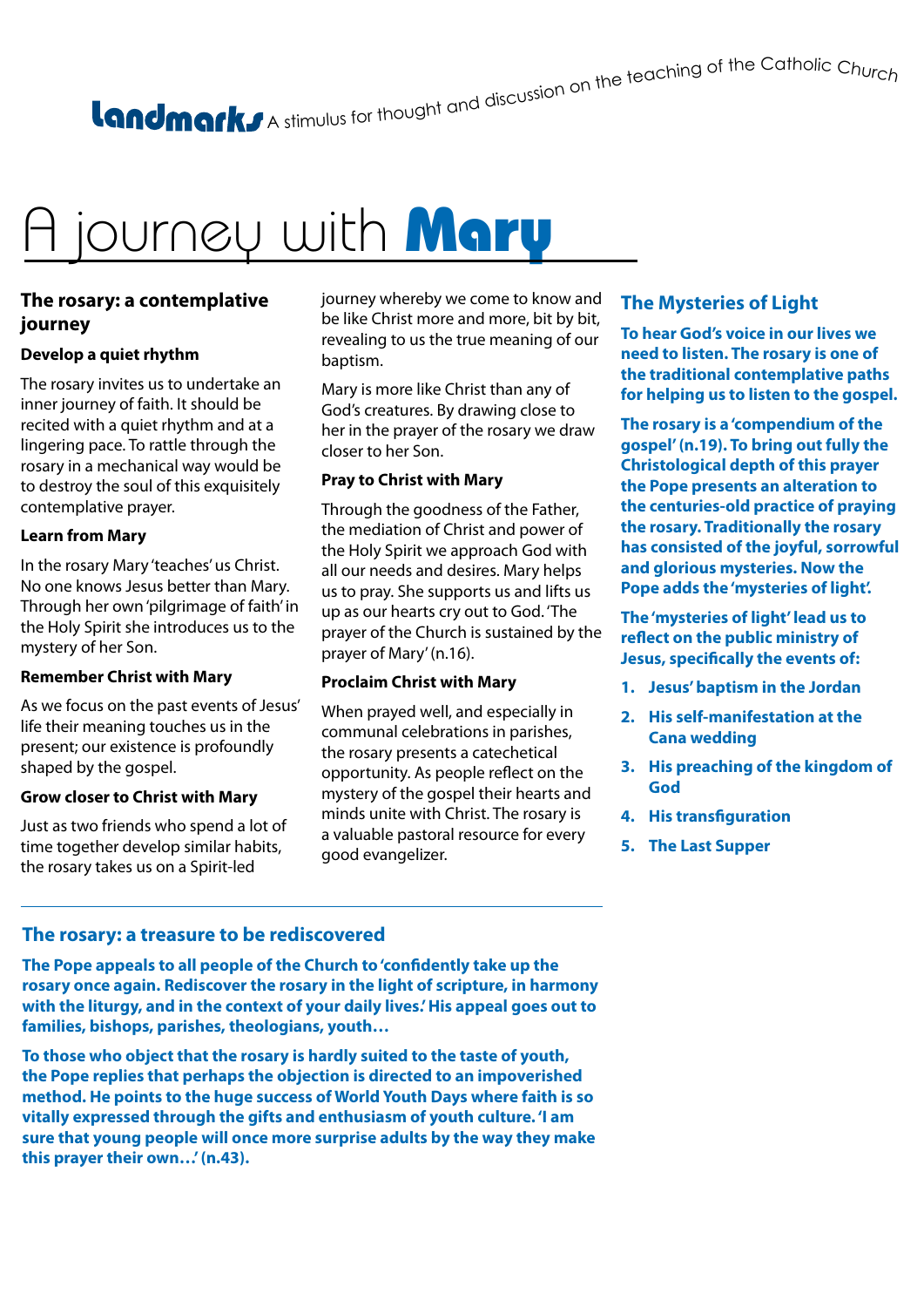## A stimulus for thought and discussion on the teaching of the Catholic Churc<sub>h</sub>

### To the heart of the Gospel

#### **The rosary helps us to see our human lives in the light of Christ**

**Joy:** Contemplating Christ's birth, we learn of the sanctity of life. Reflecting on the household of Nazareth, we learn to value the truth of family life.

**Light:** Dwelling on the public life of Jesus we learn to find the light that leads us into God's kingdom.

**Sorrow:** Following him on the way to Calvary, we learn what it means to embrace suffering with faith.

**Glory:** Gazing upon Christ and his Mother in glory we glimpse our true destiny, if we allow ourselves to be healed and transformed by the Spirit.

#### **From mysteries to Mystery: Mary's way**

The meditative cycles of the rosary by no means exhaust all the sacred and inspired events of Jesus' life. But they do offer us a way of entering into the Mystery that surpasses all understanding. The rosary leads us into a profound and inward knowledge of Christ via the attentiveness of his Mother. We might call it 'Mary's way'. 'The mysteries of Christ are also in some sense the mysteries of his Mother' (n.24).

John Paul II recalls how often the rosary has sustained him in his ministry as Pope: 'Thinking back over the difficulties which have also been part of my exercise of the Petrine ministry, I feel the need to say….as a warm invitation to everyone to experience it personally: the rosary does indeed mark the "rhythm" of human life, bringing it into harmony with the "rhythm" of God's own life' (n.25).

#### **Answering objections to the rosary:**

#### **'It distracts from the liturgy.'**

The Pope replies that the rosary sustains the liturgy. It serves as an introduction to the liturgy and is a faithful echo of the liturgy, thus enabling people to participate fully.

#### **'It's unecumenical.'**

The rosary honors the Mother of God in such a way as to lead us to Jesus Christ. When the Mother is honored, the Son is known, loved, glorified. If properly revitalized the rosary will aid, not hinder, ecumenism.

#### **'It's superstitious and old-fashioned.'**

No, it's realistic and practical! In every age Christian life should be distinguished above all by the art of prayer. The rosary offers a 'genuine school of prayer'. Responsive to the West's growing interest in meditation, it teaches people to contemplate the gospel mystery.

#### **'It's repetitive and boring.'**

The rosary is a method based on repetition, yes. But this need not make it dry and dull. Think of lovers who never tire of repeating sweet words of affection to each other. As an outpouring of love for Christ, the rosary is always a fresh utterance.

#### **'It's irrelevant.'**

The rosary has often been promoted as a prayer for peace. Its meditative style fosters an inner calm while leading us to contemplate Jesus, the Prince of Peace. How fitting that we should revive this prayer today when we are witnessing so much bloodshed and violence in the world. The gift of peace is also desperately needed in so many families today. The prayer of the rosary is an effective aid to healing and uniting families.

#### **The Pope has declared a Year of the Rosary: Oct 2002 to Oct 2003**

• Read the full document:

*Apostolic Letter on the Rosary of the Virgin Mary* is published by St Paul Publications and available from Catholic bookshops.

Or read it online at www.vatican.va

- In your home or parish introduce the rosary, or refresh the way you pray it.
- Teach the rosary to your children. As they face life's challenges and heartaches there is sure to be a day when they will need to draw on this prayer as a source of comfort and strength.